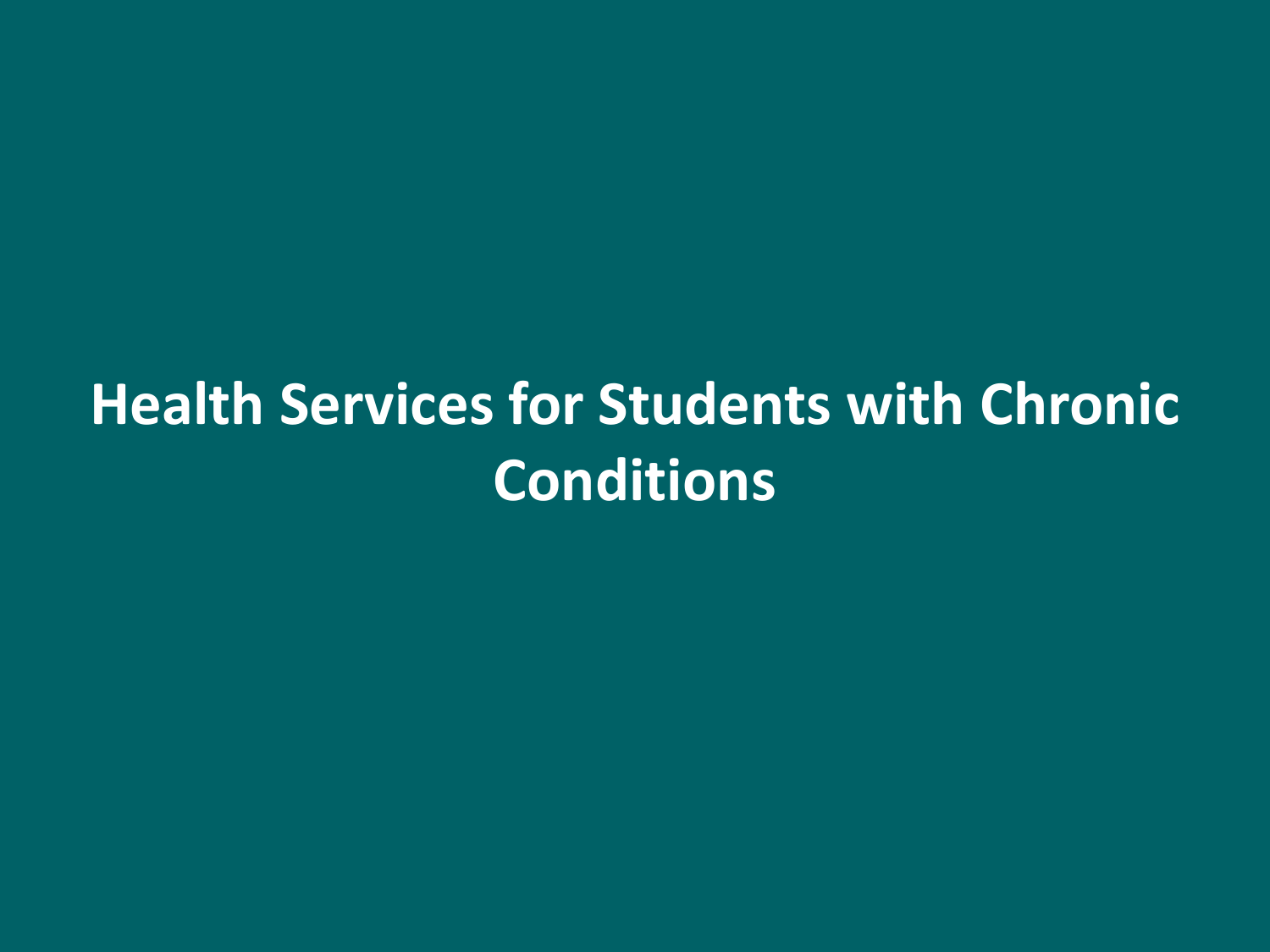## **Percentage of secondary schools that identify and track students with chronic conditions\* that may require daily or emergency management**



**\*For example, asthma or food allergies.**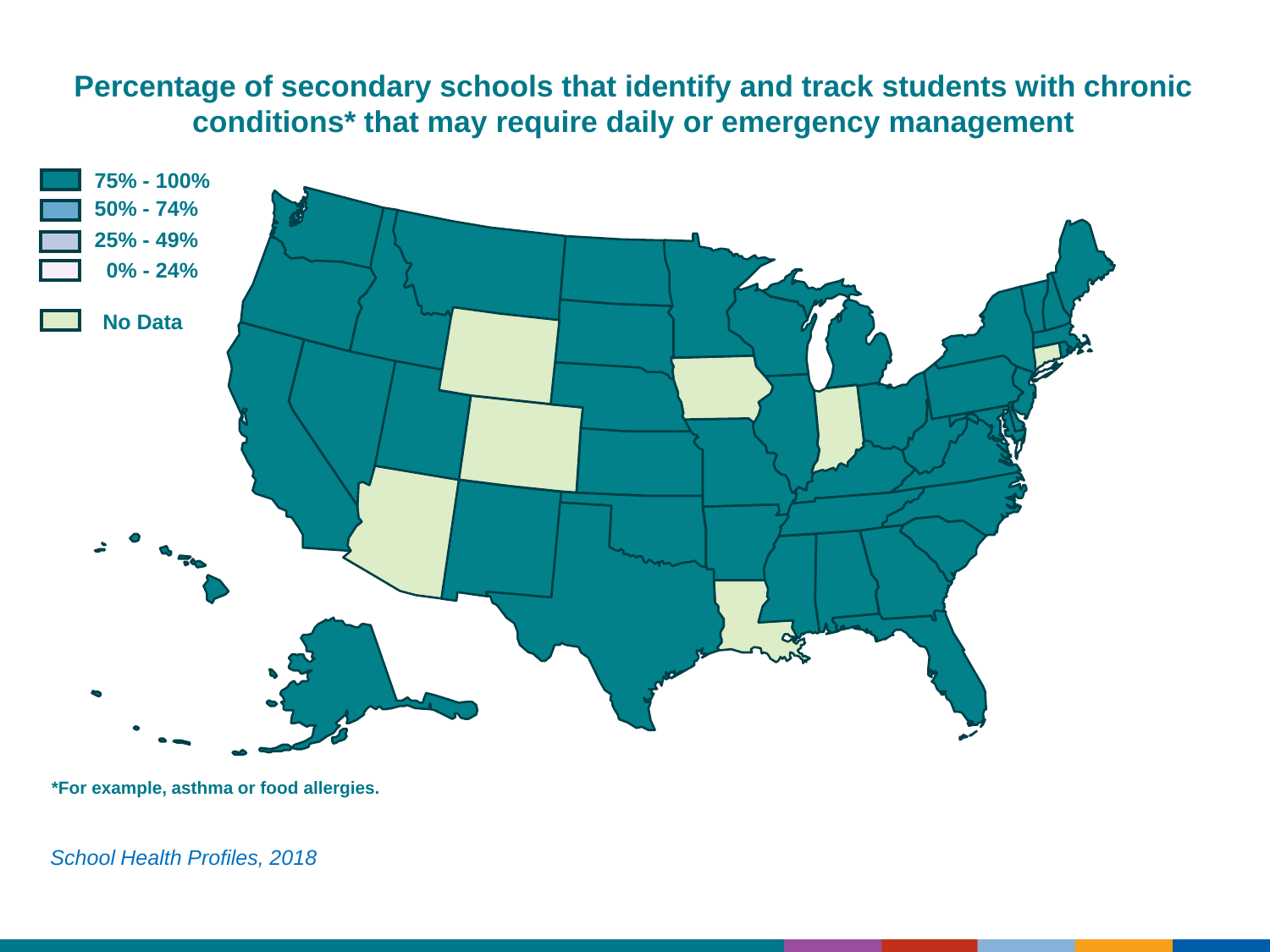**Percentage of secondary schools that have protocols that ensure students with a chronic condition that may require daily or emergency management are enrolled into private, state, or federally funded insurance programs, if eligible**

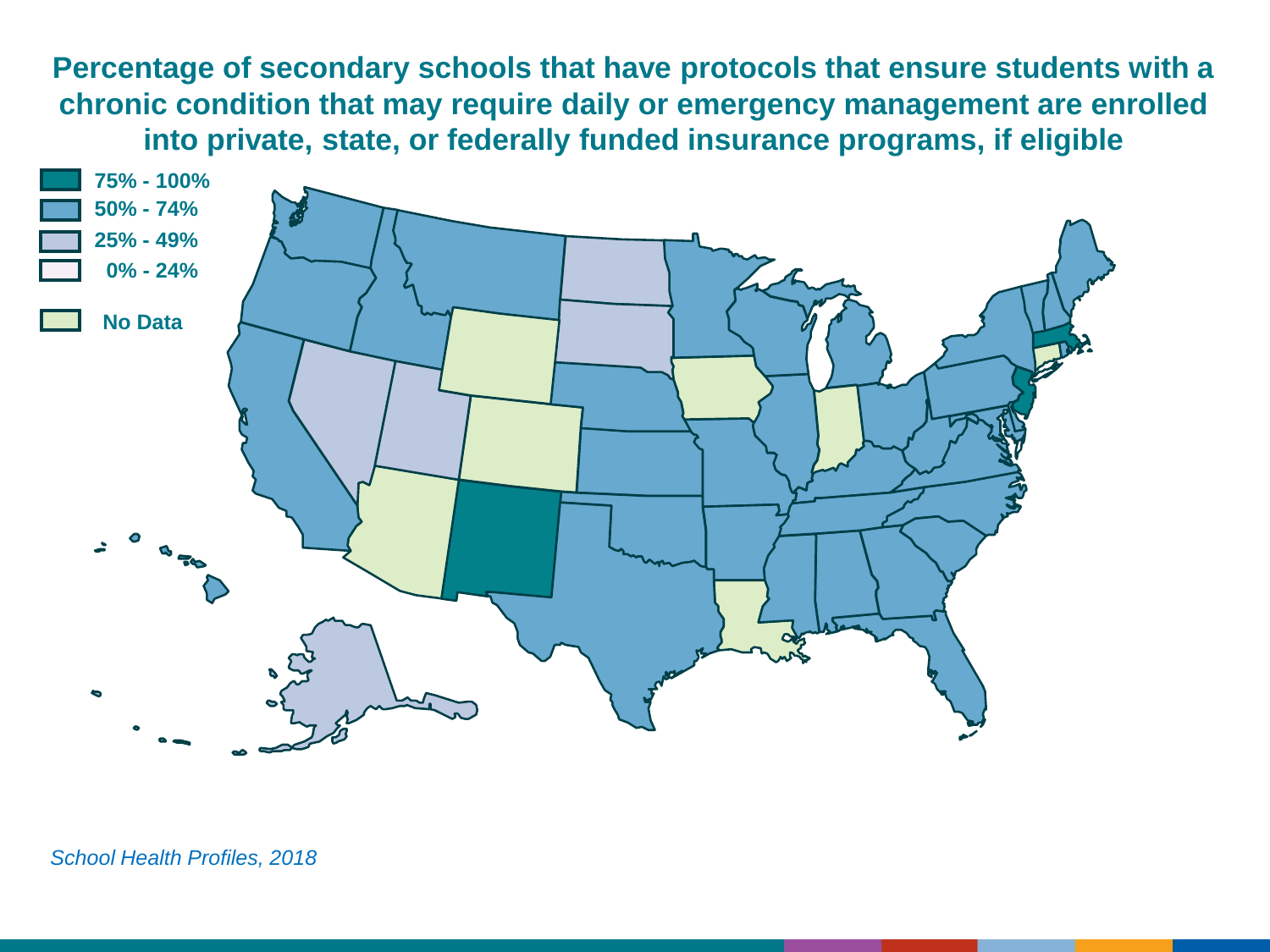**Percentage of secondary schools that provide referrals to community-based medical care providers for students identified with chronic conditions or at risk for activity, diet, and weight-related chronic conditions**

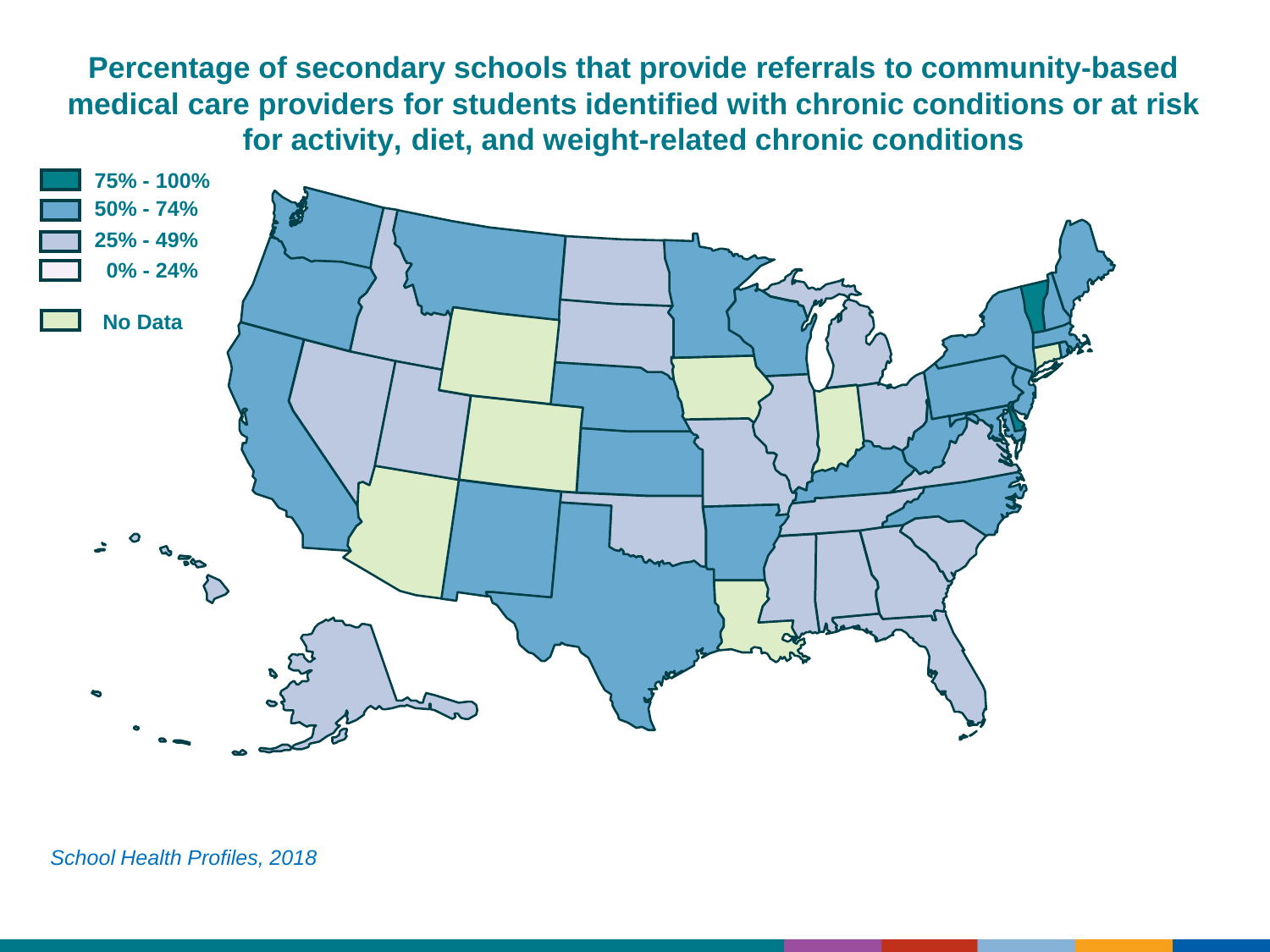## **Percentage of secondary schools that provide case management for students with chronic health conditions\***



**\*For example, asthma or diabetes.**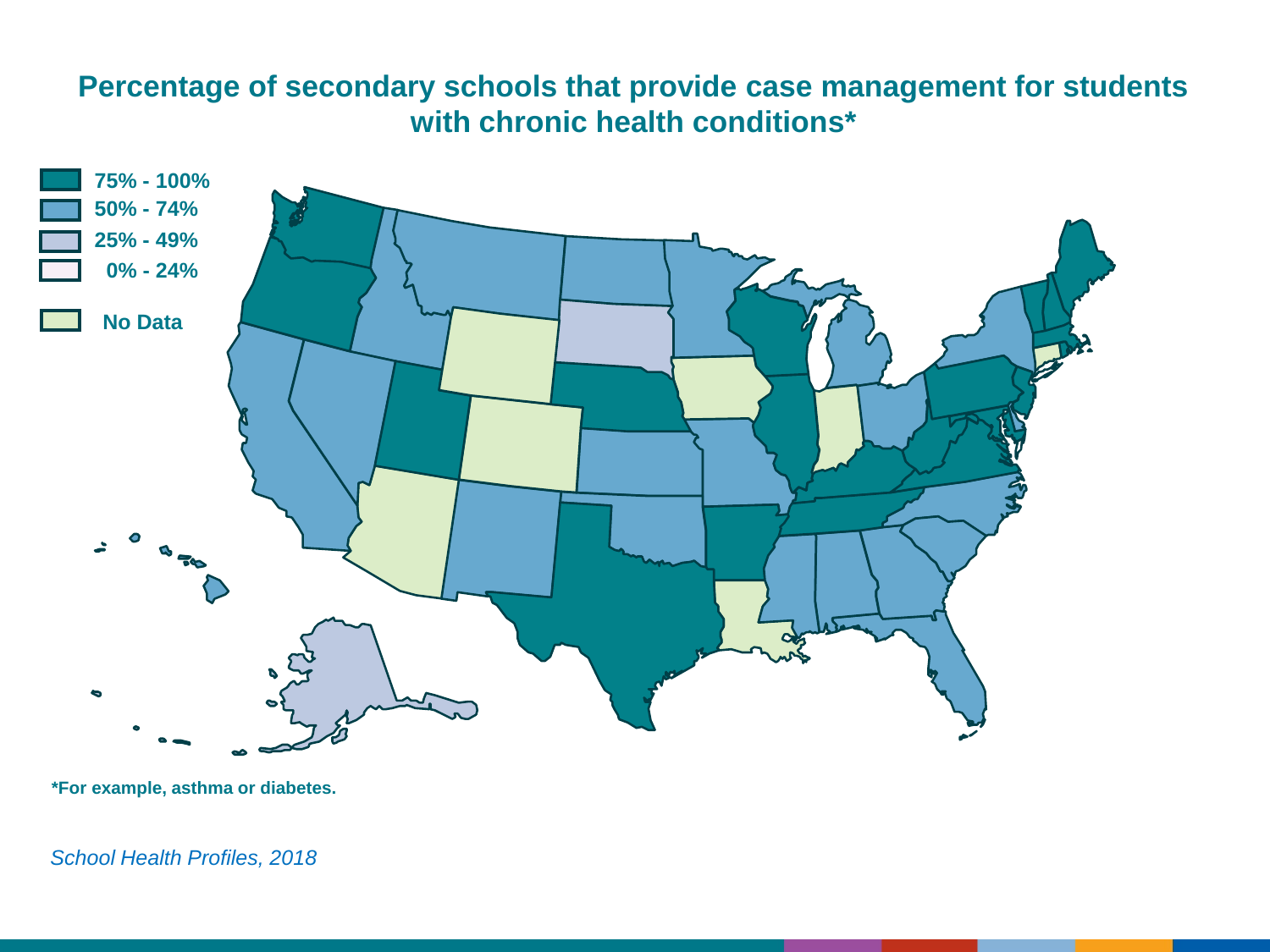# **Percentage of secondary schools that provide daily medication administration for students with chronic health conditions\***



**\* For example, asthma or diabetes.**